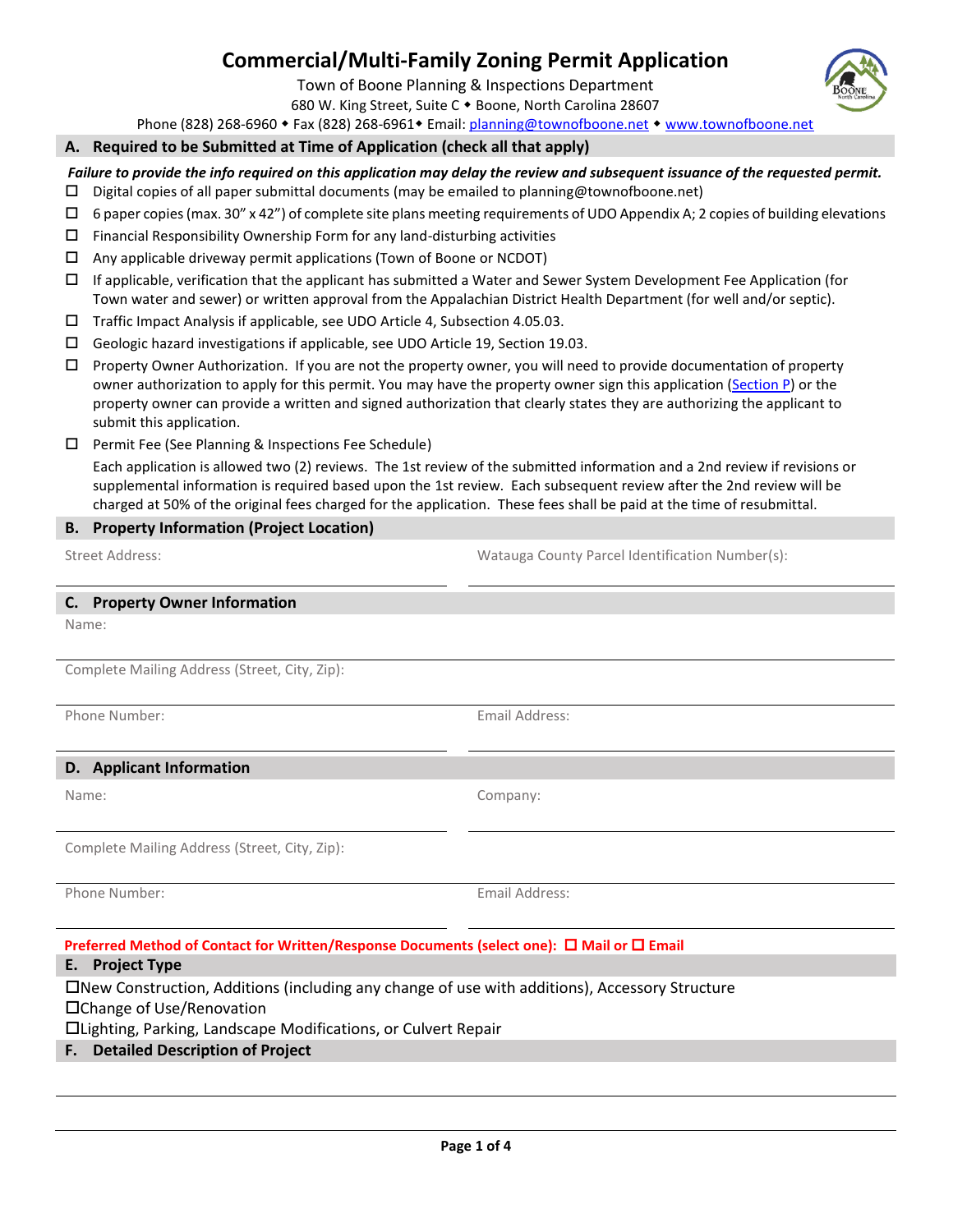| G. Project Cost/Total Development Value                                                              |                                                                                                                                                                  |                              |                                                                                                                                                                                                                                                             |                                                                                        |  |  |  |
|------------------------------------------------------------------------------------------------------|------------------------------------------------------------------------------------------------------------------------------------------------------------------|------------------------------|-------------------------------------------------------------------------------------------------------------------------------------------------------------------------------------------------------------------------------------------------------------|----------------------------------------------------------------------------------------|--|--|--|
| Project Cost (inclusive of Landscaping Costs):                                                       |                                                                                                                                                                  |                              | Landscape Cost:                                                                                                                                                                                                                                             |                                                                                        |  |  |  |
| \$                                                                                                   |                                                                                                                                                                  | \$                           |                                                                                                                                                                                                                                                             |                                                                                        |  |  |  |
| <b>Total Development Value:</b><br>\$                                                                |                                                                                                                                                                  |                              | Pursuant to UDO Section 1.24, an applicant may use (a) the<br>developments tax value (b) an "as is" appraisal if completed<br>within 2 years prior to submittal or (c) a purchase price if<br>transacted within 2 years. Proof of (b) and (c) are required. |                                                                                        |  |  |  |
| H. Project History                                                                                   | Is the development subject to a site specific development plan authorized in a Special Use Permit or Conditional<br>District Map Amendment? □ Yes □ No □ Unknown |                              |                                                                                                                                                                                                                                                             |                                                                                        |  |  |  |
|                                                                                                      | If yes, please describe:                                                                                                                                         |                              |                                                                                                                                                                                                                                                             |                                                                                        |  |  |  |
|                                                                                                      | Are there any variances granted that impact the property? $\Box$ Yes $\Box$ No $\Box$ Unknown                                                                    |                              |                                                                                                                                                                                                                                                             |                                                                                        |  |  |  |
|                                                                                                      | If yes, please describe:                                                                                                                                         |                              |                                                                                                                                                                                                                                                             |                                                                                        |  |  |  |
| <b>Use Information</b><br>I.                                                                         |                                                                                                                                                                  |                              |                                                                                                                                                                                                                                                             |                                                                                        |  |  |  |
| Existing Land Use(s):<br>Proposed Land Use(s) (Specific Use # from UDO Section 15.07 Required):      |                                                                                                                                                                  |                              |                                                                                                                                                                                                                                                             |                                                                                        |  |  |  |
| J. Building/Structure Information (include information for additional buildings on a separate sheet) |                                                                                                                                                                  |                              |                                                                                                                                                                                                                                                             |                                                                                        |  |  |  |
| <b>Building Footprint Square Footage:</b>                                                            |                                                                                                                                                                  | Current:                     |                                                                                                                                                                                                                                                             | Proposed:                                                                              |  |  |  |
| Total Building Square Footage (all floors):                                                          |                                                                                                                                                                  | Current:                     |                                                                                                                                                                                                                                                             | Proposed:                                                                              |  |  |  |
| Number of Stories                                                                                    |                                                                                                                                                                  | Current:                     |                                                                                                                                                                                                                                                             | Proposed:                                                                              |  |  |  |
| <b>Building Height:</b>                                                                              |                                                                                                                                                                  | Current:                     |                                                                                                                                                                                                                                                             | Proposed:                                                                              |  |  |  |
| Number of Units:                                                                                     |                                                                                                                                                                  | Current:                     |                                                                                                                                                                                                                                                             | Proposed:                                                                              |  |  |  |
| Number of Bedrooms:                                                                                  |                                                                                                                                                                  | Current:                     |                                                                                                                                                                                                                                                             | Proposed:                                                                              |  |  |  |
|                                                                                                      | K. Environmental Information                                                                                                                                     |                              |                                                                                                                                                                                                                                                             |                                                                                        |  |  |  |
|                                                                                                      | $\Box$ Sq. Feet or $\Box$ Acres<br>Total Land Area:                                                                                                              |                              |                                                                                                                                                                                                                                                             | A "Financial Responsibility Ownership Form"                                            |  |  |  |
| Disturbed Area:                                                                                      | $\Box$ Sq. Feet or $\Box$ Acres                                                                                                                                  |                              |                                                                                                                                                                                                                                                             | shall be submitted for all developments<br>which include any land disturbing activity. |  |  |  |
| Viewshed:                                                                                            | Is development occurring within the Viewshed Protection District?<br>$\Box$ Yes $\Box$ No $\Box$ Unknown                                                         |                              |                                                                                                                                                                                                                                                             |                                                                                        |  |  |  |
| Slope:                                                                                               | Is development occurring on slopes in excess of 30%?<br>$\Box$ Yes $\Box$ No $\Box$ Unknown                                                                      |                              |                                                                                                                                                                                                                                                             |                                                                                        |  |  |  |
|                                                                                                      | □ Yes □ No □ Unknown<br>Is development occurring on slopes in excess of 50%?                                                                                     |                              |                                                                                                                                                                                                                                                             |                                                                                        |  |  |  |
| Watershed:                                                                                           | Is the property located within a designated Water Supply Watershed Area?<br>$\Box$ Yes $\Box$ No $\Box$ Unknown                                                  |                              |                                                                                                                                                                                                                                                             |                                                                                        |  |  |  |
|                                                                                                      | If yes, please select: $\Box$ WS-II-CA<br>$\n  W$ S-IV-PA<br>$\square$ WS-IV-CA                                                                                  |                              |                                                                                                                                                                                                                                                             |                                                                                        |  |  |  |
| Stream/River:                                                                                        | Is there a stream or river on or near the property? $\Box$ Yes $\Box$ No                                                                                         |                              |                                                                                                                                                                                                                                                             |                                                                                        |  |  |  |
| SFHA:                                                                                                | Is the property located within the Special Flood Hazard Area?<br>$\Box$ Yes $\Box$ No $\Box$ Unknown                                                             |                              |                                                                                                                                                                                                                                                             |                                                                                        |  |  |  |
| Impervious                                                                                           | $\Box$ sq. feet $\Box$ acres<br>What is the existing impervious area in the development?                                                                         |                              |                                                                                                                                                                                                                                                             |                                                                                        |  |  |  |
| Area:                                                                                                | What is the proposed impervious area in the development?                                                                                                         | $\Box$ sq. feet $\Box$ acres |                                                                                                                                                                                                                                                             |                                                                                        |  |  |  |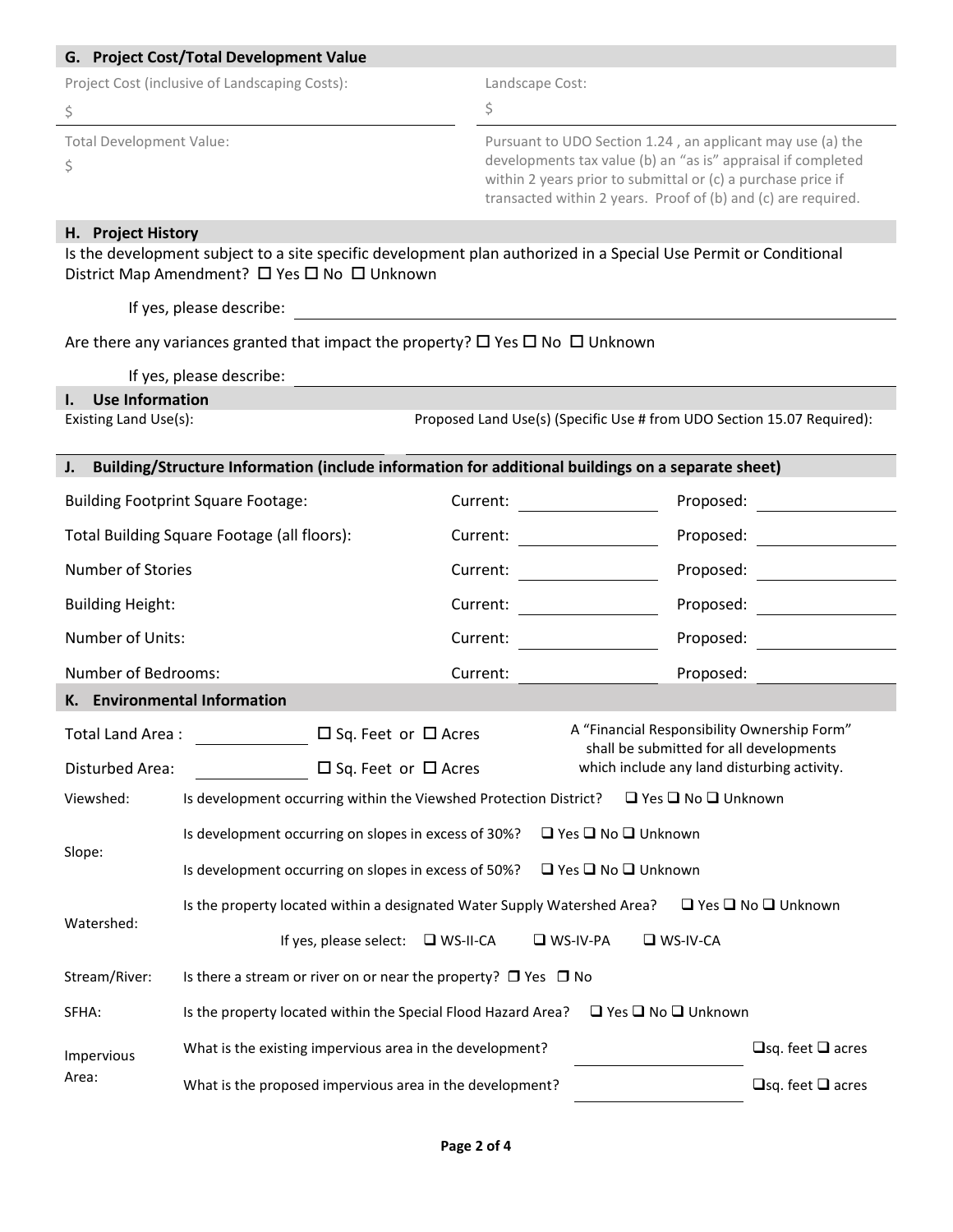|                                                                                                                                   | <b>Water &amp; Wastewater Information</b> |           |                |                                                                                                                                                |  |  |  |
|-----------------------------------------------------------------------------------------------------------------------------------|-------------------------------------------|-----------|----------------|------------------------------------------------------------------------------------------------------------------------------------------------|--|--|--|
| $\Box$ Town: $\Box$ Water and/or $\Box$ Sewer                                                                                     |                                           |           |                | $\Box$ Private: $\Box$ Well and/or $\Box$ Septic                                                                                               |  |  |  |
| M. Project Manager Information                                                                                                    |                                           |           |                |                                                                                                                                                |  |  |  |
| A project manager is responsible for the activities listed in UDO Section 4.19. Commercial site improvements that involve no more |                                           |           |                |                                                                                                                                                |  |  |  |
| than 2,500 square feet of land disturbing activity are exempt from this requirement.                                              |                                           |           |                |                                                                                                                                                |  |  |  |
| Name:                                                                                                                             |                                           |           | Company:       |                                                                                                                                                |  |  |  |
| Address:                                                                                                                          |                                           |           | License #:     |                                                                                                                                                |  |  |  |
| Phone Number:                                                                                                                     |                                           |           | Email Address: |                                                                                                                                                |  |  |  |
| N. Design Professional Information                                                                                                |                                           |           |                |                                                                                                                                                |  |  |  |
| Designer is an:                                                                                                                   | □Architect                                | □Engineer | □Owner         | □Other:                                                                                                                                        |  |  |  |
| Name:                                                                                                                             |                                           |           | Company:       |                                                                                                                                                |  |  |  |
| Complete Mailing Address (Street, City, Zip):                                                                                     |                                           |           |                |                                                                                                                                                |  |  |  |
| Phone Number:                                                                                                                     |                                           |           | Email Address: |                                                                                                                                                |  |  |  |
| Designer is an:                                                                                                                   | □Architect                                | □Engineer | □0wner         | □Other:                                                                                                                                        |  |  |  |
| Name:                                                                                                                             |                                           |           | Company:       |                                                                                                                                                |  |  |  |
| Complete Mailing Address (Street, City, Zip):                                                                                     |                                           |           |                |                                                                                                                                                |  |  |  |
| Phone Number:                                                                                                                     |                                           |           | Email Address: |                                                                                                                                                |  |  |  |
|                                                                                                                                   |                                           |           |                | Additional Designer Information: If additional designers are involved beyond the 2 listed, please provide additional info on a separate sheet. |  |  |  |

## **O. Brownfields Agreement Notification**

**L. Water & Wastewater Information** 

- 1. Does the applicant have or is the applicant planning to enter into a Brownfields Agreement with the NC Brownfields Program?  $\Box$  Yes  $\Box$  No (If yes, please answer question #2 below.)
- 2. Anticipated date for the first year of partial exclusion of property taxes:

#### <span id="page-2-0"></span>**P. Applicant Signature and Property Owner Authorization**

I hereby certify that I am authorized to submit this application; that all information is correct and complete; and all work will comply with all applicable State and local laws, ordinances, and regulations. I will ensure that the Planning and Inspections Department is notified of any changes in the approved plans and specifications for the project permitted herein.

Note: this form is not a permit. No work may commence until the actual permit has been issued. Working without permits may result in additional fees being assessed.

| <b>Applicant (Print)</b> | <b>Applicant (Signature)</b> | <b>Date</b> |
|--------------------------|------------------------------|-------------|
|                          |                              |             |
|                          |                              |             |